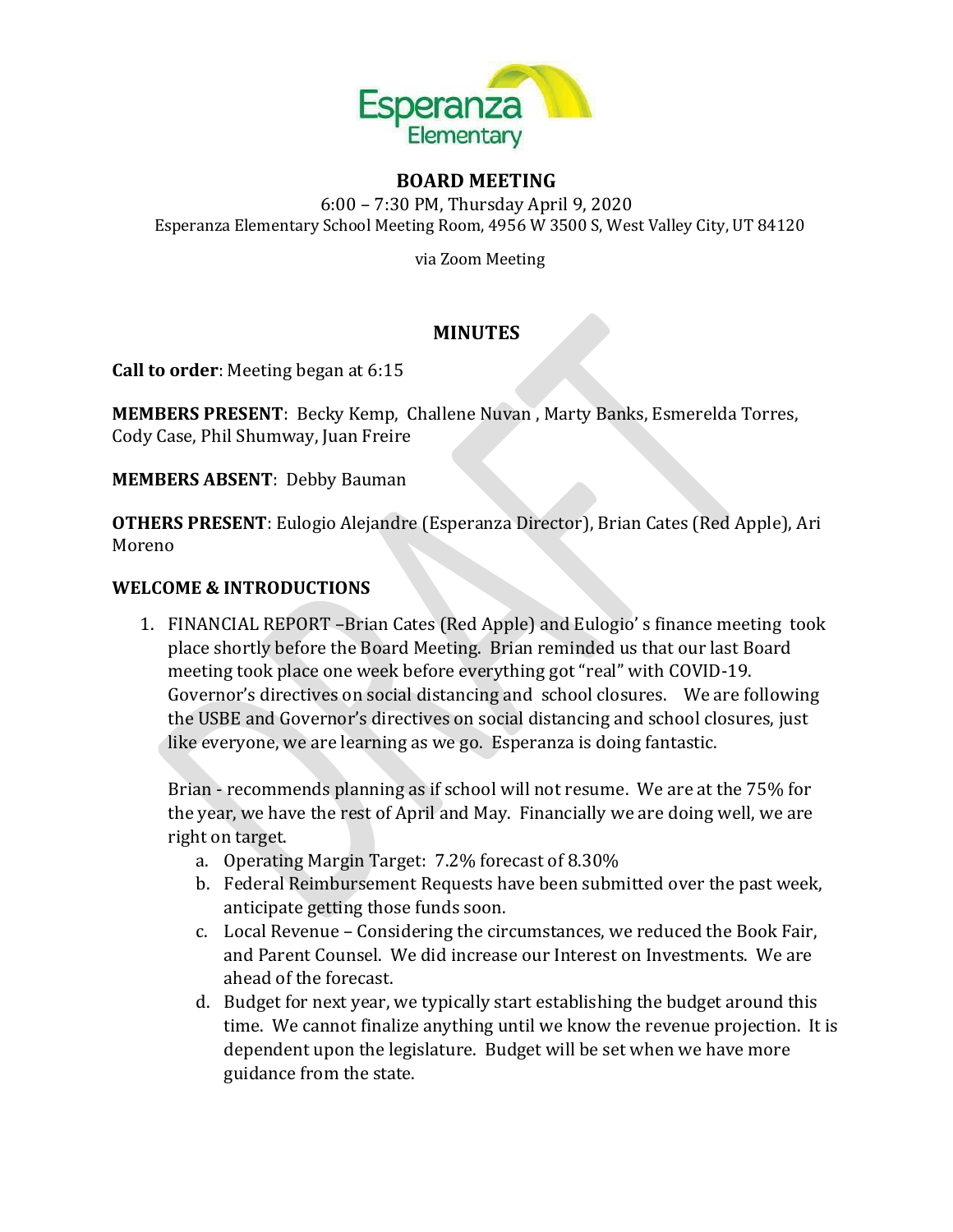## **ACTION ITEM(S)**

- 1. Minutes from March 12, 2020 Board Meeting minutes Deferred to May
- 2. Review Esperanza Elementary Educator Engagement and Exit Survey Policy The surveys are completed anonymously and sent to USBE. - Board reviewed policy, motion to approve, Approved un
	- a. Educator Engagement Policy All educators are required complete an Engagement Survey upon hire, and then completed every other year following.
	- b. Exit Survey completed by every educator upon exiting school.

### **COMMITTEE DISCUSSION**

1. Discuss Plan B for Board retreat – Hotels are shut down, and not taking reservations. We may need to have a late summer or have a fall planning.

Eulogio recommend having a Zoom meeting for the scheduled June Board meeting and move our retreat to sometime during the fall. It is too difficult to plan for the retreat. Cody recommends that we pre-plan our retreat agenda, at the next Board Meeting.

- a. Governance
- b. Finance
- c. Academic/Cultural
- d. Charter Minute

### **DISCUSSION/INFORMATION ITEMS**

- 1. Executive Director/Principal Report Mr. Alejandre is scheduled to present at the Dual Immersion Symposium
- 2. COVID-19 School report:
	- a. All teachers are teaching from home using Zoom, and other platforms: iReady, Reading A-Z, Class Dojo, Reading Street, and Google Classroom. Instructional Aids are also helping with 1:1 tutoring throughout the day to help families who have multiple students enrolled at the school. 92% of the students have engaged in this style of learning, and 10 students.
	- b. Meals are being providing once a week, 5 breakfast and lunches for parents to pick up at scheduled pick-up times on Monday and Tuesdays.
	- c. This has been stressful for all teachers, some teachers have asked to come in and help other teachers, the school and community. We gave them an option